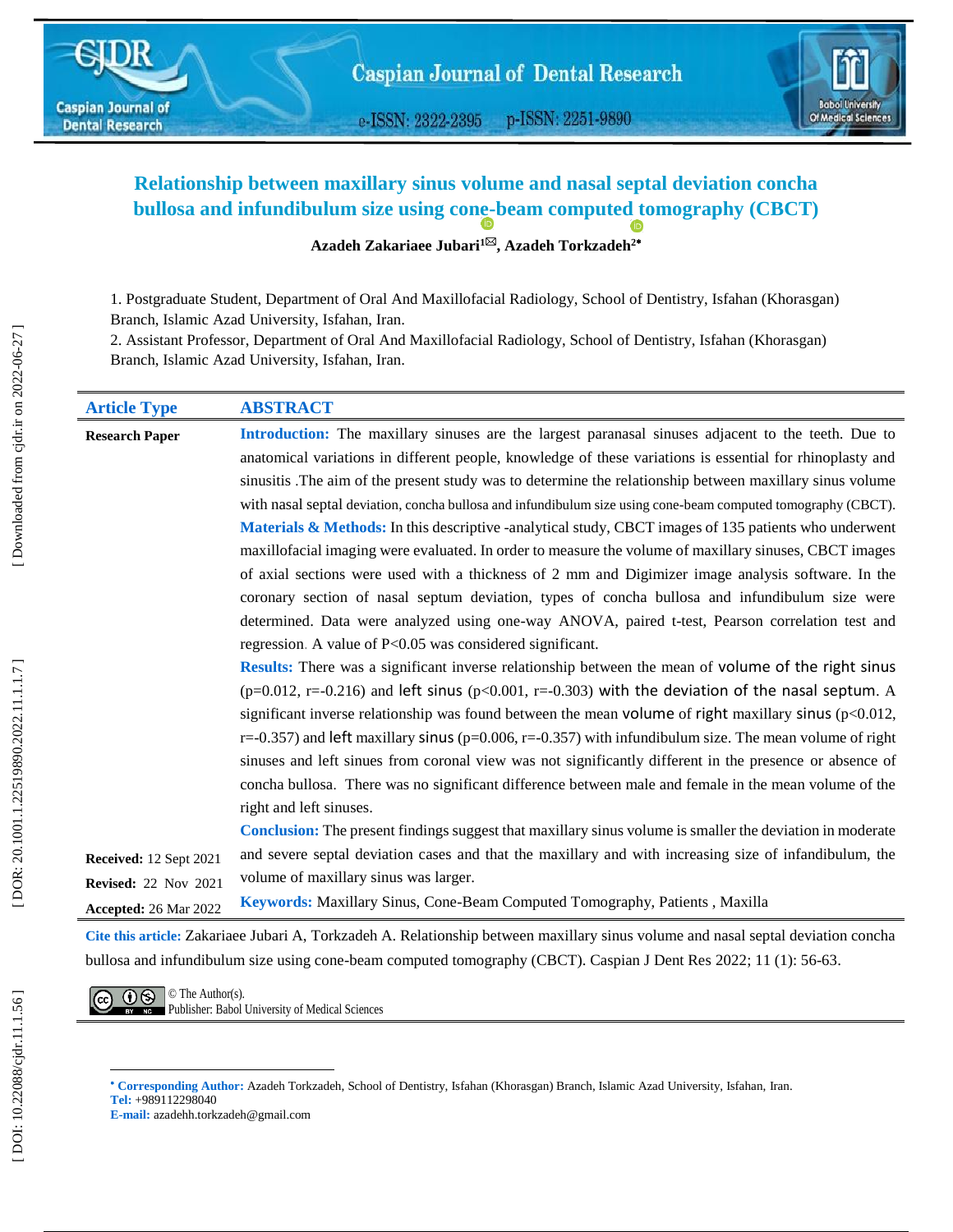## **Introduction**

Maxillary sinuses are the largest paranasal sinuses adjacent to the teeth. Some paranasal sinuses develop in the late embryonic period, such as the maxillary sinus, and some develop after birth. Although many developmental changes occur during the embryonic and fetal periods, and often during the third to eighth week of development, some important changes occur in the postpartum period, and most evolutionary changes are completed by the age of 25. [1] The average volume of an adult maxillary sinus is approximately 15 ml, but the sinuses change continuously throughout life. [2] According to the studies, some factors can affect the volume of the maxillary sinus. The maxillary sinus has a special place in dentistry due to its proximity to the tooth and the surrounding structures. [3]

The nasal septum is an essential component in the development of the nose and paranasal sinuses, and nasal septal deviation is one of the most common disorders in humans  $[4]$  in which the nasal septum deviates to the right or left.  $[5]$ The prevalence of nasal deviation is determined by genetics as well as environmental and cultural factors [6] and its causes are trauma, nasal polyps, neoplasia, infection and genetics.  $[5]$  Deviation of the nasal septum increases the likelihood of nasal obstruction and can affect vocal pronunciation, beauty and respiration. Moreover, it can cause sinusitis as well as upper airway and middle ear infections. [7, 8]

Concha is present all around the nasal cavity. Trauma, nasal septal deviation and oral respiration are known to predispose to concha bullosa and are possible etiologic factors in recurrent chronic sinusitis. [9] The infundibulum is the junction between the bony canal and lumen connecting the maxillary sinus ostium and hiatus semilunaris.  $[10, 11]$ 

Al-Rawi et al. <sup>[12]</sup> evaluated the effects of concha bullosa and nasal septal deviation on maxillary sinus volume and found that although nasal deviation and concha bullosa were present in more than two-thirds and more than one-third of the samples, respectively, only concha bullosa had a significant effect on maxillary sinus volume. In the study of Kucybała et al. [13], the effects of nasopharyngeal deviation and concha bullosa on maxillary sinus volume and the prevalence of maxillary sinusitis were investigated, and they concluded that there was a relationship between the presence of concha bullosa and the direction of nasal septal deviation, but only concha bullosa affected maxillary sinus volume.

Sugono et al. <sup>[14]</sup> suggested that the increase in infundibulum size was significantly associated with the increase in maxillary sinusitis.

Given the anatomical variations and the possibility of involvement of this structure in fractures and pathologies, considering the development of the use of CBCT in diagnostic dentistry and the differentiation and management of the observed findings for maxillofacial radiologists and considering the fact that these anatomical variations occur in different forms, the aim of the present study was to determine the relationship between maxillary sinus volume with nasal septal deviation, concha bullosa and infundibulum size using CBCT scans.

## **Materials & Methods**

This study was approved by the Ethics Committee of Islamic Azad University, Isfahan (Khorasgan) Branch (IR.IAU.KHUISF.REC.1400.037) . In this descriptive -analytical study, CBCT images of 135 patients who underwent maxillofacial imaging for an implant (65 males and 70 females) aged 18 years and older, referred to the department of radiology, Islamic Azad University, Isfahan (Khorasgan) Branch in 2020 -2021 were evaluated, and all patients had posterior teeth. The sample size was determined based on the following formula

$$
\left(\frac{1.96 + 0.84}{\frac{1}{2}10g\frac{1.25}{0.75}}\right)^2 + 3 \approx 123
$$

 $Z_{\alpha} = 1.96$ 

 $Z_{\beta} = 0.84$  $y = 0.25$ 

In the images, the radiation field in the upper jaw, which includes the maxillary sinus and nasal cavities, was used.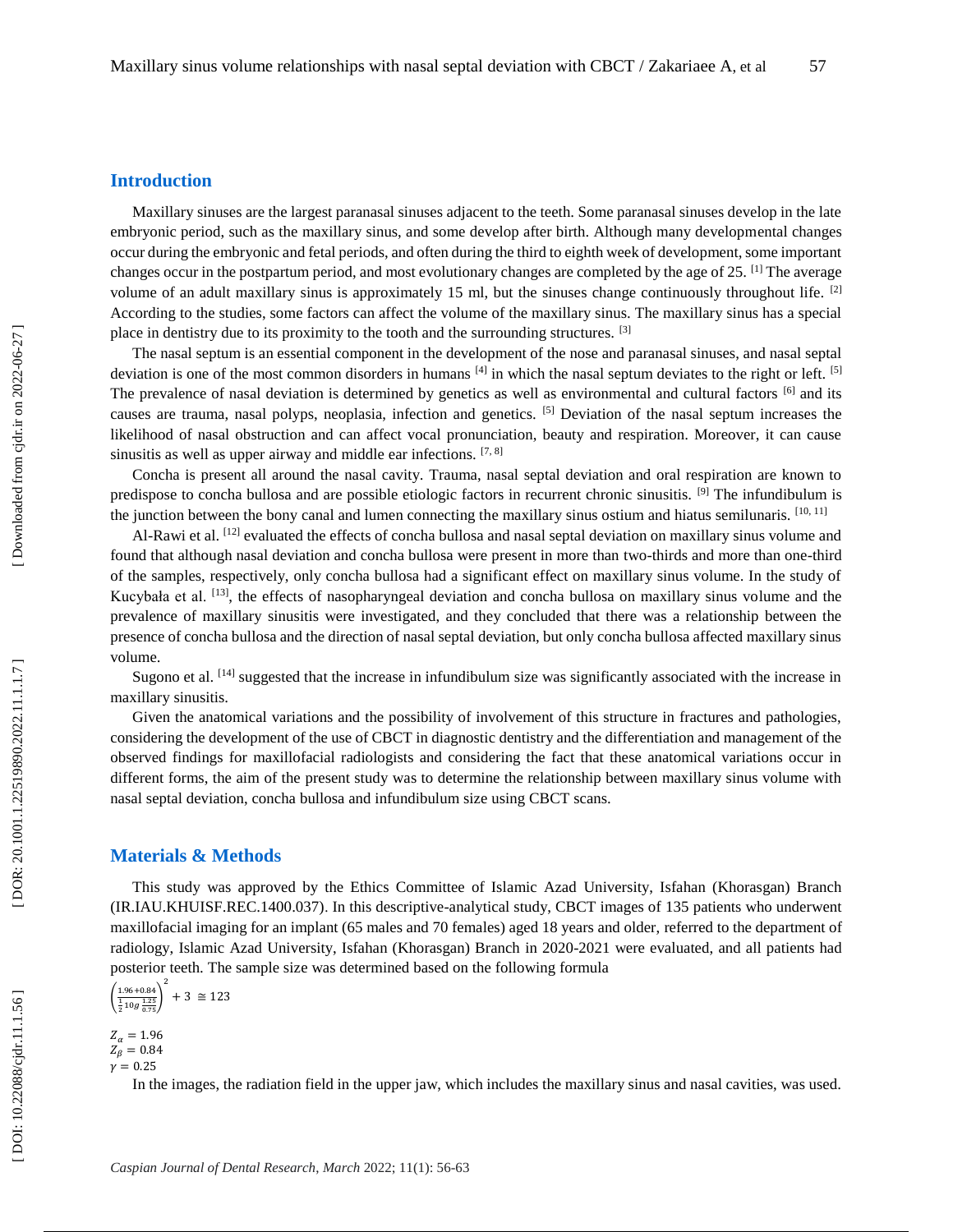CBCT images of the patients were obtained using a Galileos device (Sirona, Germany, Bensheim) with exposure conditions of 85 kV and 2.5 to 7 mA (depending on the age and size of the patient). In the preparation of the images, a radiation field was used in maxilla, which includes the areas of maxillary sinus and nasal cavity.

The multiplanar reconstructed images (axial, sagittal and coronal sections) were examined using OnDemand3d Dental software (cybermed, Seoul, Korea). First, the sagittal plane was vertically adjusted and the position of the patient's head was corrected in a computer program, then the necessary measurements were performed.

Measurements were performed on both the right and left sides of the patient, and all measurements were done under the supervision of an oral and maxillofacial radiologist.

To measure the maxillary sinus volume, axial CBCT sections with 2mm slice thickness and 2mm intervals were used. The CBCT sections were subjected to Digimizer software version 5.4.7 (MedCalc software Ltd., [Brussels,](https://www.google.com/search?q=Brussels&stick=H4sIAAAAAAAAAONgVuLUz9U3MCrKSyp7xGjCLfDyxz1hKe1Ja05eY1Tl4grOyC93zSvJLKkUEudig7J4pbi5ELp4FrFyOBWVFhen5hQDAAvgLGlPAAAA&sa=X&ved=2ahUKEwjw7eKx6eP2AhUxh_0HHafSAXEQzIcDKAB6BAgMEAE) Belgium) and the surface area of the sinus was automatically measured and stored in Excel format. The surface area of all sections of the sinus (about 20 to 25 sections) in both sides was calculated for each patient. Then, to calculate the volume of the sinus in cubic centimeters, the following formula was used: Sum of the surface area of the sinus in each section× thickness of each section (Figure 1). [15]



**Figure1. Measuring the area of maxillary sinus sections by Digimizer software**

For measuring the angle of deviation of the nasal septum in the coronal plane from the ethmoid bone crystallinity, a line was drawn to ANS and another line from the crystal to the highest deviation of the nasal septum was drawn, and the angle between them was determined. The categories were divided into a low angle (>9 first group), medium angle (9 -15 second group) and severe angle (15<third group) (Figure 2).



**Figure 2. CBCT coronal view of the deviation of the nose using angle measurements a: low angle b: medium angle c: extreme angle**

DOI: 10.22088/cjdr.11.1.56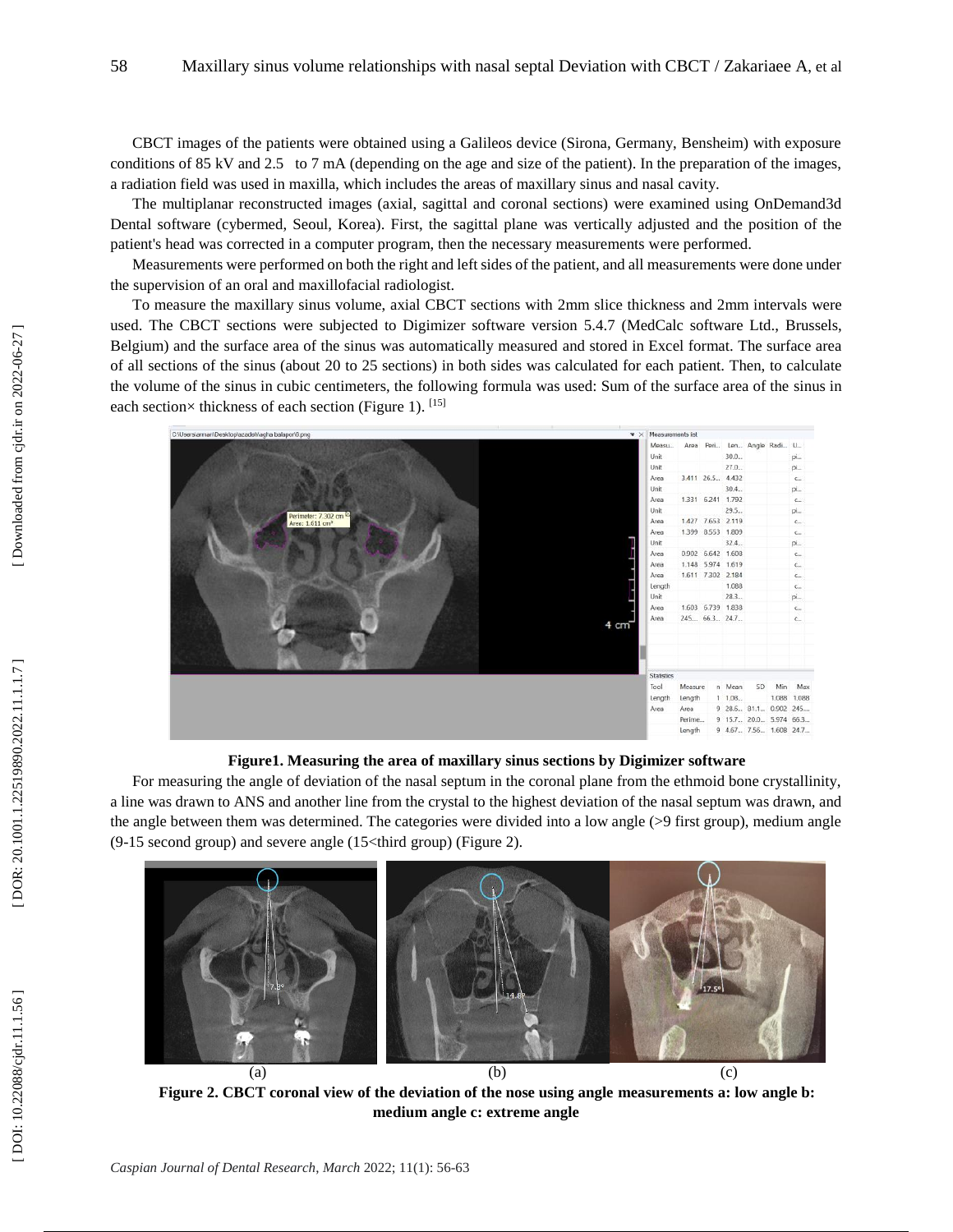Different types of concha bullosa were divided into three groups: lamellar (local pneumatization in the vertical lamella in concha), bullosa (local pneumatization in the concha bullosa section) and severe (severe pneumatization in the whole middle turbine section)  $[16]$  (Figure 3).



**Figure3.CBCT coronal view of different types of concha bullosa a: Concha bullosa lamellar b: Concha bullosa c: Progressive concha bullosa**

For measuring the size of the infundibulum, the diameter of the infundibulum was determined in the coronal plane at a distance of 1 mm from the maxillary sinus ostium (Figure 4).



**Figure4. Measuring the infundibulum in CBCT coronal view (white line on both sides indicates measured length)**

Data were analyzed using one -way ANOVA, paired t -test, Pearson correlation and regression tests through SPSS 22. Pvalue <0.05 is statistically significant.

#### **Results**

In CBCT images, most patients were in the age group of 31-40 years (27.4%) and the mean age of patients was 37.85  $\pm$  12.08. When comparing the volume of the maxillary sinus from a coronal view in the presence of the nasal septum, the mean volume of the right maxillary sinus was not significantly different in mild, moderate and severe nasal deviation ( $p = 0.073$ ). The mean volume of the right maxillary sinus was less in people with severe nasal deviation than in those with mild and moderate nasal deviation. The mean left sinus volume was significantly different in the presence of mild, moderate and severe nasal deviation  $(p<0.001)$  and it was significantly less in people with severe deviation than in those with low and moderate nasal deviation (Table 1). Based on the Pearson correlation coefficient,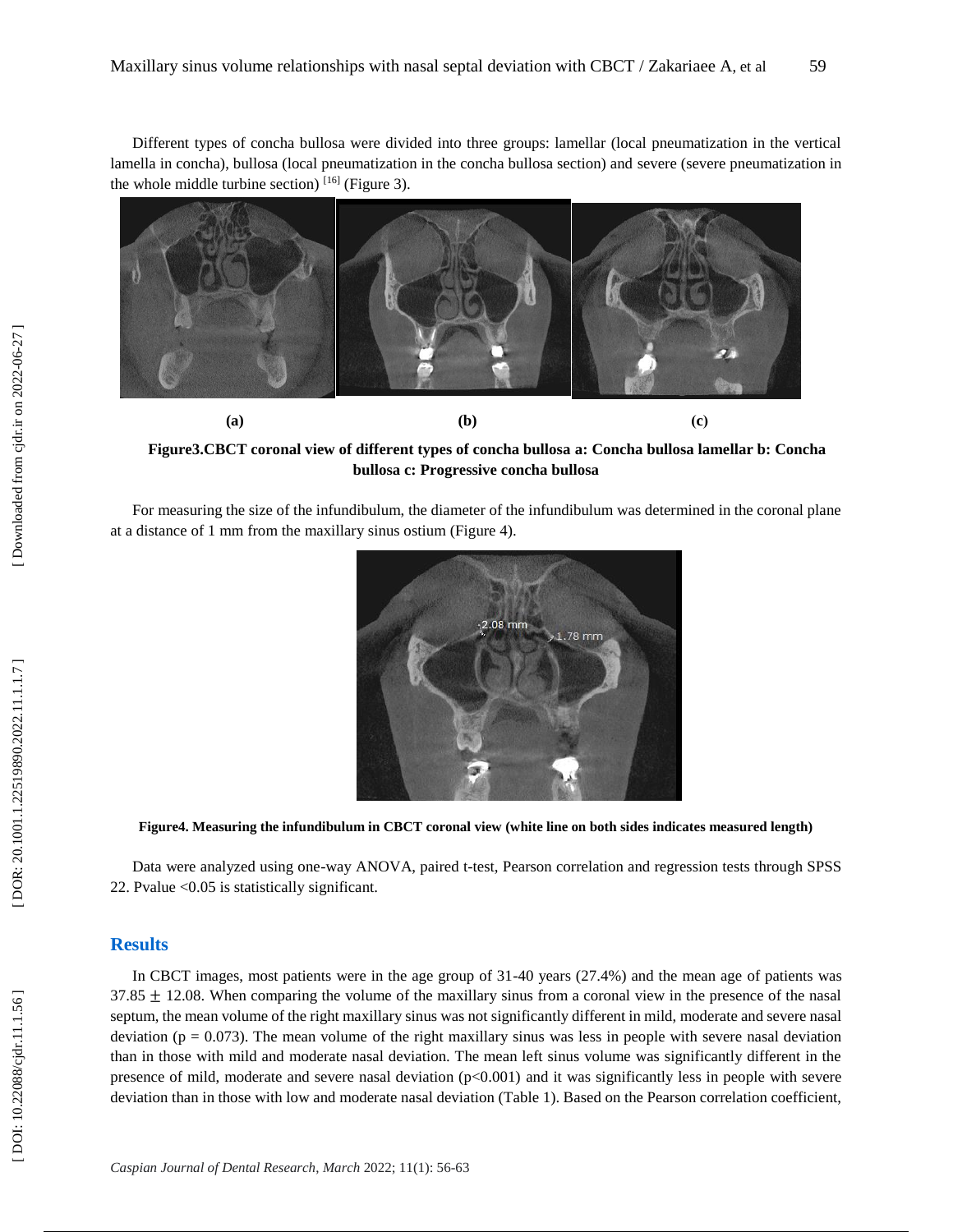there was a significant inverse relationship between right sinus volume and nasal septal deviation  $(p = 0.012, r = 0.216)$ . As the amount of nasal deviation increased, the volume of the right sinus was lower. Moreover, there was a significant inverse relationship between left sinus volume and nasal septal deviation  $(p=0.001, r=-0.303)$ . As the amount of nasal deviation increased, the volume of the left sinus was lower.

| л. | - |                 |          |                                 |                         |  |
|----|---|-----------------|----------|---------------------------------|-------------------------|--|
|    |   | <b>Variable</b> |          | nasal septum No Mean±SD Pvalue* |                         |  |
|    |   |                 | mild     | 80                              | $11.39 \pm 2.82$        |  |
|    |   |                 | moderate | 33                              | $11.09 \pm 3.18$        |  |
|    |   |                 | severe   | 22                              | $9.77 \pm 2.84$         |  |
|    |   |                 | mild     |                                 | $80 \quad 11.32 + 2.77$ |  |
|    |   |                 | moderate | $-33$                           | $11.29 + 3.11$          |  |
|    |   |                 | severe   | 22.                             | $8.33 + 2.84$           |  |
|    |   |                 |          |                                 |                         |  |

|  | Table1. Comparing the volume of maxillary sinus from coronal view in the presence of nasal septum |  |  |  |  |
|--|---------------------------------------------------------------------------------------------------|--|--|--|--|
|--|---------------------------------------------------------------------------------------------------|--|--|--|--|

| * by ANOVA |  |
|------------|--|
|------------|--|

By comparison of maxillary sinus volume from coronal view in the presence and absence of concha bullosa, mean right sinus volume ( $p = 0.449$ ) and left sinus volume ( $p = 0.748$ ) in the presence of lamellar, bulbous and progressive concha bullosa and absence of concha bullosa was not significantly different (Table 2).

|  | Table2. Comparing the maxillary sinus volume from coronal view in the presence and absence of concha bullosa |  |  |  |
|--|--------------------------------------------------------------------------------------------------------------|--|--|--|
|  |                                                                                                              |  |  |  |

| <b>Variable</b> | Concha bullosa | N <sub>0</sub> | $Mean \pm SD$    | <b>Pvalue*</b> |
|-----------------|----------------|----------------|------------------|----------------|
|                 | no             | 63             | $11.49 \pm 3.09$ |                |
|                 | lamellar       | 33             | $10.74 \pm 2.86$ |                |
|                 | <b>bulbous</b> | 23             | $10.63 + 3.03$   |                |
|                 | progressive    | 16             | $10.58 + 2.47$   |                |
|                 | no             | 63             | $10.88 + 2.26$   |                |
|                 | lamellar       | 33             | $10.57 + 2.63$   |                |
|                 | <b>bulbous</b> | 23             | $10.56 + 3.10$   |                |
|                 | progressive    | 16             | $11.52 + 3.15$   |                |

∗ by ANOVA

In the study of maxillary sinus volume from coronal view and infundibulum size, based on Pearson correlation coefficient, there was a direct and significant relationship between right sinus volume and right infundibulum size  $(p<0.001, r = -0.307)$ . As the volume of the right sinus increased, the size of the right infundibulum was higher and there was a direct and significant relationship between the volume of the left sinus and the size of the left infundibulum  $(p=0.006, r = -0.237)$ . As the size of the left sinus increased, the size of the left infundibulum was larger (Table 3).

#### **Table 3. Correlation coefficient of maxillary sinus volume from coronal view and infundibulum size**

| <b>Variable</b>                | No <sup>t</sup> |               | <b>left</b>    | right      |                |  |
|--------------------------------|-----------------|---------------|----------------|------------|----------------|--|
|                                |                 |               | <b>Pyalue*</b> | <b>TPA</b> | <b>P</b> value |  |
| left sinus volume              |                 | $135 - 0.237$ | 0.006          | 0.046      | 0.599          |  |
| right sinus volume $135$ 0.176 |                 |               | 0.041          | $-0.307$   | $\leq 0.001$   |  |

There was no significant difference between the gender and presence and absence of concha bullosa (p=0.352) (Table 4). There was no significant relationship between gender and severity of nasal septal deviation (p=0.193) (Table 5) .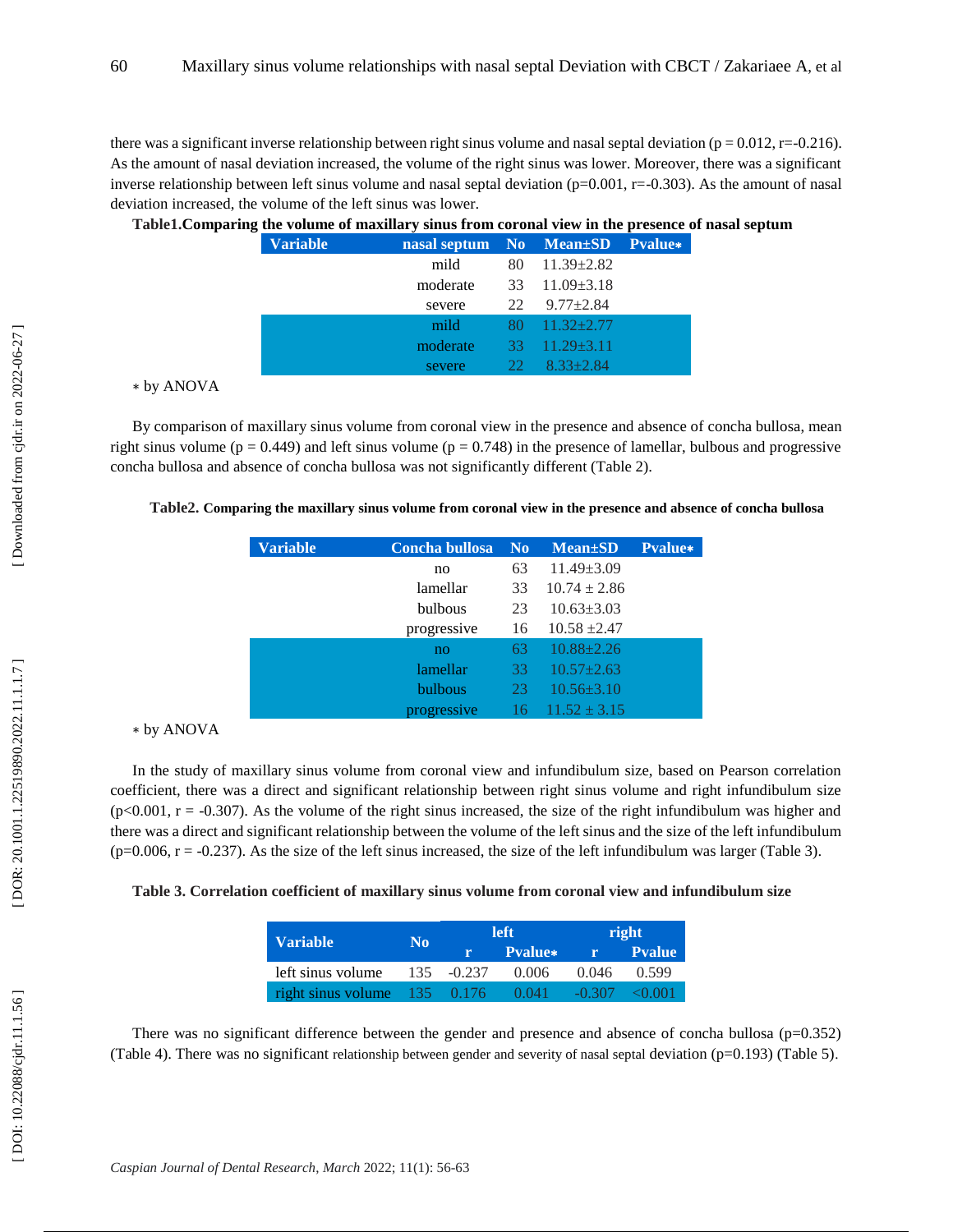| <b>Sex</b><br>male                              |        | women         |        | <b>Total</b>  |       |       |               |
|-------------------------------------------------|--------|---------------|--------|---------------|-------|-------|---------------|
| Concha bullosa no Percent no Percent no Percent |        |               |        |               |       |       | <b>Pvalue</b> |
| no                                              | 34     | 48.6 29       |        | $-44.6$       | 63. L | 46.7  |               |
| lamellar                                        | 14     | 20.0          | $19 -$ | 29.2          | -33.  | -4.24 |               |
| bulbous                                         | $11 -$ | $\sqrt{15.7}$ | -12.   | $\sqrt{5.18}$ | -23.  | 17.0  |               |
| progressive                                     | $11 -$ | 15.7          |        | $5 - 7.7$     | 16    |       |               |

#### **Table 4. Relationship between the presence and absence of concha bullosa and gender**

**Table 5. Relationship between nasal septal deviation severity and gender**

|                                               | Sex male |                 | <b>Total</b><br>women |                         |  |              |               |
|-----------------------------------------------|----------|-----------------|-----------------------|-------------------------|--|--------------|---------------|
| nasal septum no Percent no Percent no Percent |          |                 |                       |                         |  |              | <b>Pvalue</b> |
| mild                                          |          |                 |                       | 46 65.7 34 52.3 80 59.3 |  |              |               |
| moderate                                      |          | $16 \quad 22.0$ |                       | $17 \quad 26.2$         |  | 33 24.4      |               |
| severe                                        |          | 8 11.4          |                       | $14$ 21.5               |  | $-22 - 16.3$ |               |

#### **Discussion**

In the present study, the results showed that there was a significant inverse relationship between the volume of the right and left maxillary sinuses among people with severe nasal septal deviation compared to people with mild and moderate nasal deviation. Besides, a direct and significant relationship was observed between right and left maxillary sinus volume and infundibulum size so that with increasing infundibulum size, maxillary sinus volume was higher, but there was no relationship between the mean sinus volume and gender in the presence or absence of concha bullosa.

Sogono et al. <sup>[14]</sup> studied the prevalence of nasal septal deviation, concha bullosa and infundibulum size and its relationship with maxillary sinusitis by CT scan and concluded that the prevalence of sinusitis was higher in men and the relationship between nasal septal deviation, concha bullosa and maxillary sinusitis was not found. In the current study, there was no significant difference between the maxillary sinus and concha bullosa, but as the extent of nasal deviation increased, the volume of the maxillary sinus was lower, and the mean volume of maxillary sinus was lower in people with severe and moderate nasal deviation, which may be helpful to understand the sinus problems of patients. In contrast to the study by Sogono et al.,  $^{[14]}$  the reason for this difference could be the differences in sinus anatomy in different geographical areas between different races.

In the study by Kalabalık et al. [17] on the relationship between maxillary sinus volume and nasal septal deviation, concha bullosa and impacted and missing teeth using CBCT, the mean maxillary sinus volume was significantly higher in males than in females, which contradicts the present study. Therefore, maxillary sinus volume cannot be a good determinant of gender and in the direction of moderate to the severe deviation of the nasal septum, the maxillary sinus was smaller, and maxillary sinus volume decreased with age. There was no significant relationship between maxillary sinus volume and concha bullosa and latent and missing teeth, which is consistent with the findings of the present study.

Kapusuz Gencer et al. [18] in the study on the effects of nasal septum deviation on maxillary sinus volume and spread of sinusitis in the maxillary sinus found that maxillary sinus volume was greater on the side of severe nasal septum deviation and probability, developing sinusitis was significantly increased in the present study, the mean volume of the maxillary sinus was less in people with severe deviated nasal septum than in those with mild and moderate deviated nasal septum, which may be due to easier drainage on the opposite side of the deviated nasal septum.

In the study by Smith et al. <sup>[19]</sup> on the prevalence of concha bullosa and nasal septal deviation and their association with maxillary sinusitis using three -dimensional tomography, no relationship was found between the presence of concha bullosa or nasal septum deviation and progression of maxillary sinusitis. According to the results of the current study, but in contrast to the above study, the mean volume of the maxillary sinus in severe deviation of the nasal septum was much less than in moderate and mild deviations, perhaps because severe nasal septal deviation may cause discharge from the sinuses and predispose the patient to sinusitis.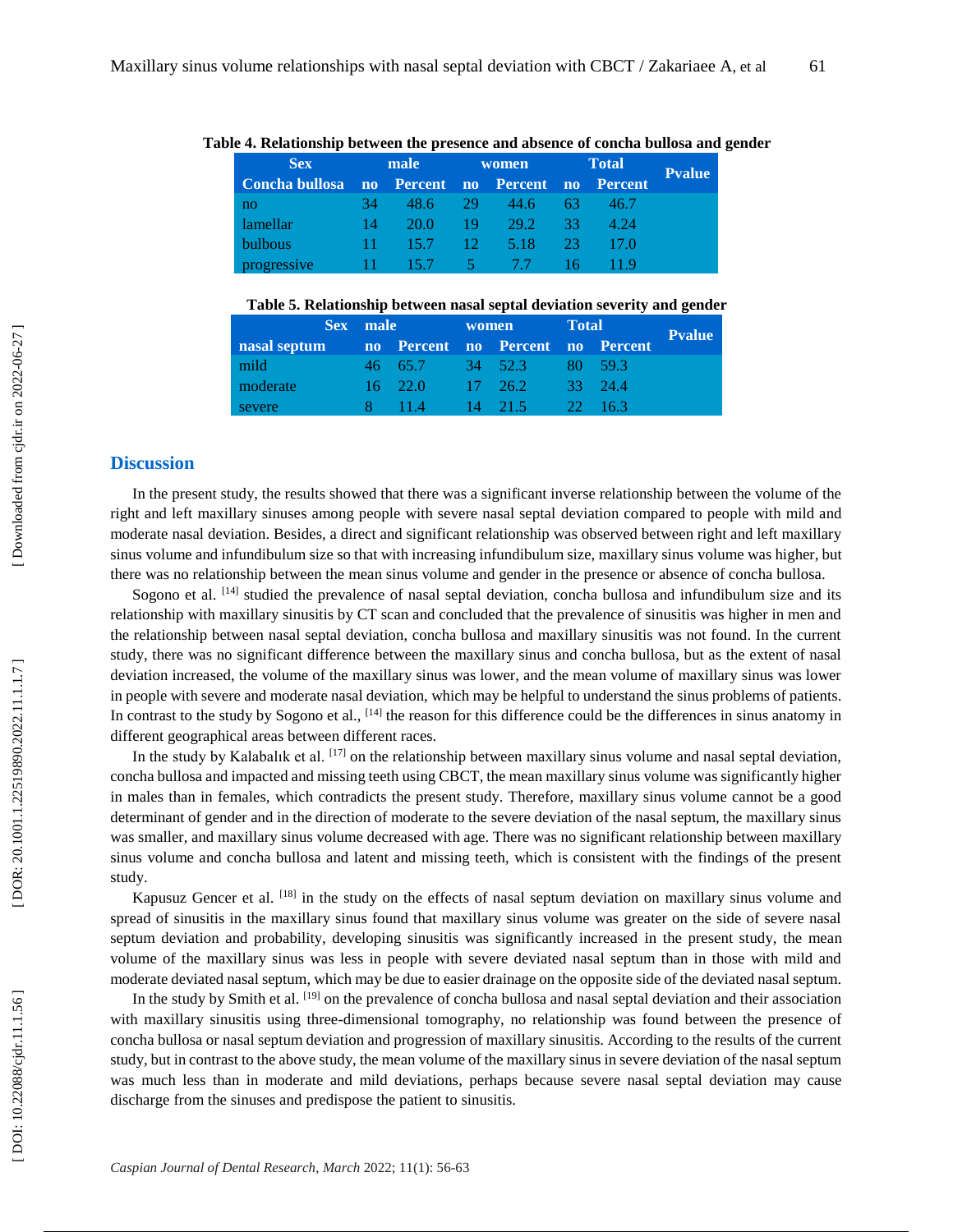Bahemmat et al. [20] investigated the frequency of nasal septal deviation and concha bullosa and their association with maxillary sinusitis using CBCT and concluded that the presence of concha bullosa as a natural finding may be a risk factor for nasal deviation as well as maxillary sinusitis. Therefore, nasal deviation due to factors such as trauma may cause maxillary sinusitis. However, some risk factors for maxillary sinusitis including concha bullosa may be related to the patient's age. In general, maxillary sinusitis is not significantly related to age and gender, which is consistent with the ongoing study.

The limitations of the current study included difficulties in obtaining CBCT images of patients with complete dental systems and healthy maxillary sinus .

## **Conclusion**

The present findings suggest that mean volume of the maxillary sinus was smaller in people with severe nasal deviation than that in people with mild and moderate nasal deviation. As the size of the infundibulum increased, the volume of the maxillary sinus was higher .

### **Funding**

This study was a research project [Grant No: 2150285479), supported and funded by Isfahan (Khorasgan) Branch, Islamic Azad University, Isfahan, Iran.

## **Conflicts of Interest**

There is no conflict of interest.

# **Authors' Contribution**

The study was designed by Azadeh Torkzadeh. The study data were collected by Azadeh Zakariaee Jubari. Azadeh Torkzadeh and Azadeh Zakariaee Jubari edited and reviewed the article.

## **References**

1. Moore KL, Persaud TV, Torchia MG. The developing human clinically oriented embryology. 7<sup>th</sup> ed. Philadelphia: Elsevier Health Sciences; 2003.p. 301 -24 .

2. Mallya SM, Lam EWN. White and Pharoah's Oral radiology: principles and interpretation. 8<sup>th</sup> ed. St. Louis: Elsevier; 2019.p. 506 -23.

3 .Ghassemi A, Prescher A, Riediger D, Axer H. Anatomy of the SMAS revisited. Aesthetic Plast Surg 2003;27:258 -

64. 4[.Yildirim I,](https://www.ncbi.nlm.nih.gov/pubmed/?term=Yildirim%20I%5BAuthor%5D&cauthor=true&cauthor_uid=14597371) [Okur E.](https://www.ncbi.nlm.nih.gov/pubmed/?term=Okur%20E%5BAuthor%5D&cauthor=true&cauthor_uid=14597371) The prevalence of nasal septal deviation in children from Kahramanmaras, Turkey. [Int J Pediatr](https://www.ncbi.nlm.nih.gov/pubmed/14597371)  [Otorhinolaryngol](https://www.ncbi.nlm.nih.gov/pubmed/14597371) 2003;67:1203 -6.

5 [.Kim YM,](https://www.ncbi.nlm.nih.gov/pubmed/?term=Kim%20YM%5BAuthor%5D&cauthor=true&cauthor_uid=21495046) [Rha KS,](https://www.ncbi.nlm.nih.gov/pubmed/?term=Rha%20KS%5BAuthor%5D&cauthor=true&cauthor_uid=21495046) [Weissman JD,](https://www.ncbi.nlm.nih.gov/pubmed/?term=Weissman%20JD%5BAuthor%5D&cauthor=true&cauthor_uid=21495046) [Hwang PH,](https://www.ncbi.nlm.nih.gov/pubmed/?term=Hwang%20PH%5BAuthor%5D&cauthor=true&cauthor_uid=21495046) [Most SP.](https://www.ncbi.nlm.nih.gov/pubmed/?term=Most%20SP%5BAuthor%5D&cauthor=true&cauthor_uid=21495046) Correlation of asymmetric facial growth with deviated nasal septum. [Laryngoscope](https://www.ncbi.nlm.nih.gov/pubmed/21495046) 2011;121:1144 -8.

6 .Zielnik [-Jurkiewicz B,](https://www.ncbi.nlm.nih.gov/pubmed/?term=Zielnik-Jurkiewicz%20B%5BAuthor%5D&cauthor=true&cauthor_uid=16448706) Olszewska [-Sosińska O.](https://www.ncbi.nlm.nih.gov/pubmed/?term=Olszewska-Sosi%C5%84ska%20O%5BAuthor%5D&cauthor=true&cauthor_uid=16448706) The nasal septum deformities in children and adolescents from Warsaw, Poland. [Int J Pediatr Otorhinolaryngol](https://www.ncbi.nlm.nih.gov/pubmed/16448706) 2006;70:731 -6.

7 [.Yasan H,](https://www.ncbi.nlm.nih.gov/pubmed/?term=Yasan%20H%5BAuthor%5D&cauthor=true&cauthor_uid=16087012) [Doğru H,](https://www.ncbi.nlm.nih.gov/pubmed/?term=Do%C4%9Fru%20H%5BAuthor%5D&cauthor=true&cauthor_uid=16087012) [Baykal B,](https://www.ncbi.nlm.nih.gov/pubmed/?term=Baykal%20B%5BAuthor%5D&cauthor=true&cauthor_uid=16087012) [Döner F,](https://www.ncbi.nlm.nih.gov/pubmed/?term=D%C3%B6ner%20F%5BAuthor%5D&cauthor=true&cauthor_uid=16087012) [Tüz M.](https://www.ncbi.nlm.nih.gov/pubmed/?term=T%C3%BCz%20M%5BAuthor%5D&cauthor=true&cauthor_uid=16087012) What is the relationship between chronic sinus disease and isolated nasal septal deviation? [Otolaryngol Head Neck Surg](https://www.ncbi.nlm.nih.gov/pubmed/16087012) 2005;133:190 -3.

8 [.Aziz T,](https://www.ncbi.nlm.nih.gov/pubmed/?term=Aziz%20T%5BAuthor%5D&cauthor=true&cauthor_uid=26061988) [Ansari K,](https://www.ncbi.nlm.nih.gov/pubmed/?term=Ansari%20K%5BAuthor%5D&cauthor=true&cauthor_uid=26061988) [Lagravere MO,](https://www.ncbi.nlm.nih.gov/pubmed/?term=Lagravere%20MO%5BAuthor%5D&cauthor=true&cauthor_uid=26061988) [Major MP,](https://www.ncbi.nlm.nih.gov/pubmed/?term=Major%20MP%5BAuthor%5D&cauthor=true&cauthor_uid=26061988) Flores [-Mir C.](https://www.ncbi.nlm.nih.gov/pubmed/?term=Flores-Mir%20C%5BAuthor%5D&cauthor=true&cauthor_uid=26061988) Effect of non -surgical maxillary expansion on the nasal septum deviation: a systematic review. [Prog Orthod](https://www.ncbi.nlm.nih.gov/pubmed/26061988) 2015;16:15.